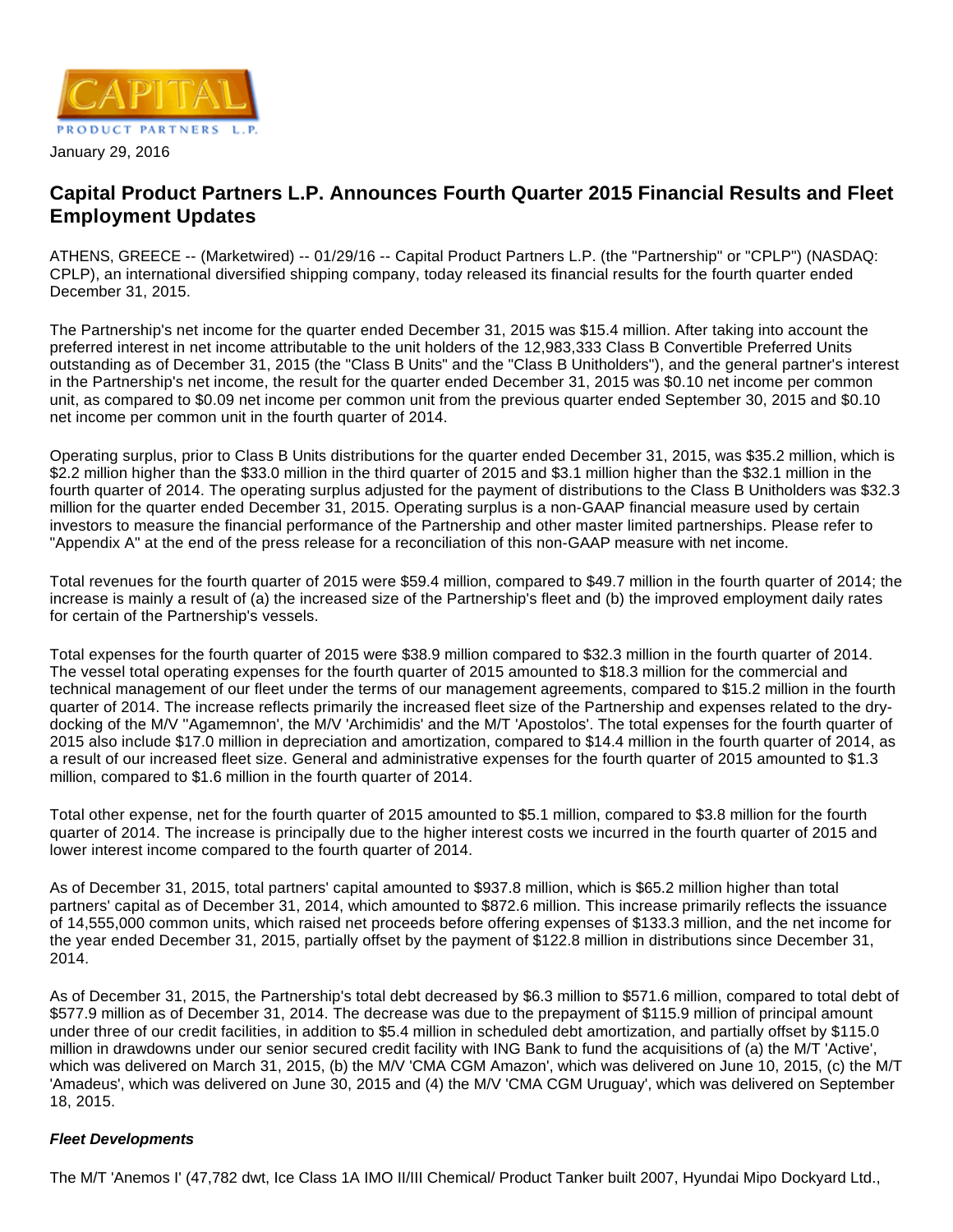South Korea) has been fixed to Petroleo Brasileiro S.A. ("Petrobras") for a period of three years (+/- 30 days) at a gross daily rate of \$17,750. The new charter commenced in January 2016. The vessel was previously employed by Capital Maritime & Trading Corp. ("Capital Maritime" or our "Sponsor") at a gross daily rate of \$17,250. Capital Maritime agreed to redeliver the vessel earlier than scheduled for the vessel to commence its employment with Petrobras.

The M/T 'Akeraios' (47,781 dwt, Ice Class 1A IMO II/III Chemical/ Product Tanker, built 2007, Hyundai Mipo Dockyard, South Korea) has been also fixed to Petroleo Brasileiro S.A. ("Petrobras") for a period of three years (+/- 30 days) at a gross daily rate of \$17,750. The new charter is expected to commence in the second quarter 2016 subject to charterer's vetting approval. The vessel is currently employed by Capital Maritime at a gross daily rate of \$15,600. Capital Maritime agreed to redeliver the vessel earlier than scheduled for the vessel to commence its employment with Petrobras.

The M/T 'Ayrton II' (51,260 dwt, IMO II/III Chemical Product Tanker built 2009, STX Offshore & Shipbuilding Co., Ltd - South Korea) entered into a new charter with Capital Maritime for two years (+/- 30 days) at a gross daily rate of \$18,000. The new charter is expected to commence in March 2016, upon completion of a short term time charter that the vessel is currently performing. Prior to the short term time charter, the vessel was employed under a time charter to Engen Petroleum Ltd. at a gross daily rate of \$15,350. The earliest redelivery under the new charter is in February 2018.

The M/T 'Aristotelis' (51,604 dwt IMO II/III Chemical Product Tanker built 2013, Hyundai Mipo Dockyard Ltd., South Korea) extended its employment with Capital Maritime for an additional 13 to 15 months at a gross daily rate of \$19,000, which represents an increase of \$2,000 per day compared to the vessel's previous employment to Capital Maritime at a gross daily rate of \$17,000. The earliest redelivery under the new charter is in February 2017.

Finally, the M/T 'Arionas' (36,725 dwt, Ice Class 1A IMO II/III Chemical/ Product Tanker, built 2006, Hyundai Mipo Dockyard, South Korea) has been chartered by Ecuador's Flota Petrolera Ecuatoriana ("Flopec") for three years (+/- 60 days) at a gross daily rate of \$19,000. The vessel was previously employed under a time charter to Capital Maritime at a gross daily rate of \$15,000. Capital Maritime agreed to redeliver the vessel earlier than scheduled for the vessel to commence its employment with Flopec. The new charter commenced in January 2016 and marks the beginning of a new time charter relationship between the Partnership and Flopec.

The early termination of certain charters with Capital Maritime for re-employment of the vessels with their new charterers and the employment of M/T 'Aristotelis' and M/T 'Ayrton II' with Capital Maritime were unanimously approved by the Conflicts Committee of the Partnership.

As a result of the above fleet developments, the Partnership's charter coverage for 2016 and 2017 stands at 89% and 70%, respectively.

#### **Market Commentary**

#### Product & Crude Tanker Markets

The product tanker market experienced solid rates in the fourth quarter of 2015, albeit weaker in comparison with the previous quarter. In the West, rates were under pressure at the beginning of the quarter due to a lack of arbitrage trades across the Atlantic, the end of the driving season in the U.S. and reduced volumes due to refinery maintenance. A similar downward trend was observed East of Suez, as Asian refinery utilization declined on the back of refinery maintenance, which resulted in lower product exports and subsequently softer demand for product tankers. As the quarter progressed, rates gradually improved due to the upturn in refinery utilization in the U.S. Gulf following seasonal maintenance, which, in conjunction with long transit delays in the Panama Canal, resulted in higher rates in the Western hemisphere. At the same time, stronger naphtha flows exerted upwards pressure on spot rates in the East. Overall, in 2015, the product tanker spot market has been the strongest since 2007, primarily driven by the Middle Eastern refinery expansion and the lower oil price environment.

In the time charter market, Medium Range ("MR") rates remained robust at levels close to seven-year highs, while activity in the period market was firm during the quarter ended December 31, 2015.

On the supply side, order activity for MR product tankers in the fourth quarter of 2015 increased compared to previous quarters but remained at relatively low levels. In addition, the product tanker orderbook continued to experience slippage during 2015 as approximately 32% of the expected MR and handy size tanker newbuildings were not delivered on schedule. Analysts expect that net fleet growth for product tankers for 2016 will be in the region of 4.6%, while overall demand for product tankers for the year is estimated to grow at 3.6%.

Suezmax crude tankers finished 2015 on a strong note, as spot freight rates for the fourth quarter of 2015 reached the highest level since the fourth quarter of 2008. Chinese crude demand was particularly strong over the three-month period,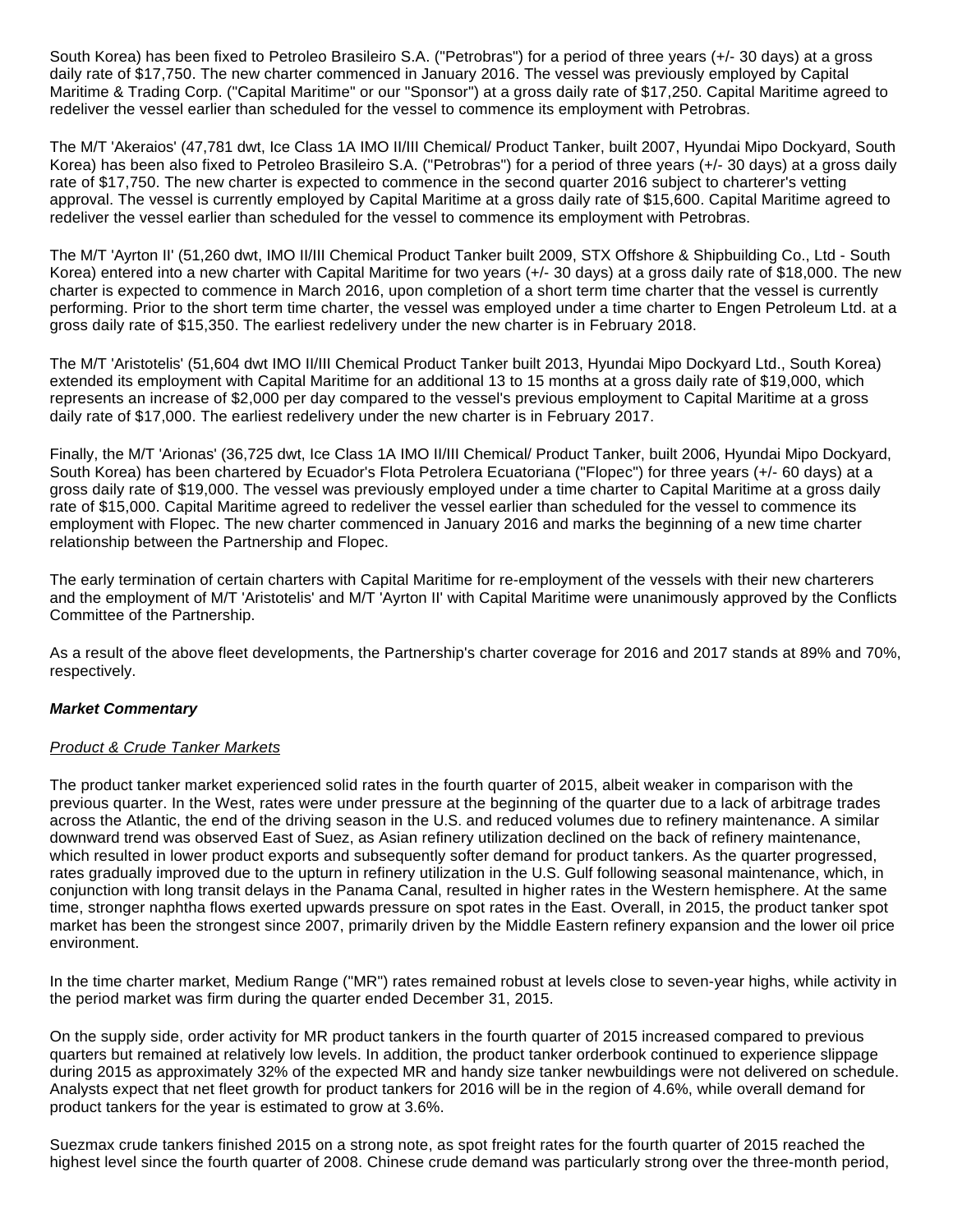lifting demand for Suezmaxes, as the country continues to take advantage of the low oil prices to build its Strategic Petroleum Reserves. Suezmax tankers also benefited from limited tonnage availability due to increased delays in the Turkish Straits and high chartering volumes that significantly increased waiting times at several ports in the East. For the year 2015, Suezmax spot rates were at the highest levels since 2008.

The firm spot market resulted in higher period activity for Suezmax tankers in the quarter ended December 31, 2015, while period rates remained strong in line with the previous quarter.

On the supply side, the Suezmax orderbook represented, at the end of the fourth quarter of 2015, approximately 21.4% of the current fleet. Analysts, however, estimate that slippage for 2015 amounted to 38% of the expected deliveries for the same time period. Suezmax tanker demand is projected to continue growing in 2016 on the back of robust European seaborne crude oil import growth and increased crude exports from the Middle Eastern Gulf to India and the Mediterranean. Overall, crude Suezmax deadweight demand is projected to expand by 3.0% and the fleet is projected to expand by 4.4% in 2016.

#### Post-panamax Container Market

The fourth quarter of 2015 saw substantially weaker demand for post-panamax container vessels due to the continued low level of cargo bookings on the Far East - Europe trade combined with the seasonal weakness in the months prior to the Christmas holiday. As a result the idle fleet increased to 6.8% at the end of 2015 to a total of approximately 1.4 million TEU.

The drop in oil prices as well as the uncertainty regarding future growth prospects of China have had an adverse effect on demand for containerized goods on a number of routes. Volumes on the westbound Far East-Europe service contracted in the first eleven months of 2015 by 4.3% year-on-year. The Intra-Asian trade volumes are estimated to have expanded for the full year 2015 by 3.1%, as opposed to the 6.0% growth experienced in 2014.

Analysts have consequently revised their demand growth expectations for 2016 to 4.0%, with supply of new vessels also expected at 4.0%. The orderbook compared to the current container fleet stands today at 19.1%, which is the lowest since 2003.

The full year of 2015 saw only around 90 containerships of a combined 193,156 TEU being scrapped, however scrapping activity increased at the end of the year, due to the weaker container market conditions.

Freight rates appeared to pick up on the main lanes towards the end of 2015, but surrendered part of these gains during the first half of January 2016.

#### **Quarterly Common and Class B Unit Cash Distribution**

On January 20, 2016, the Board of Directors of the Partnership declared a cash distribution of \$0.2385 per common unit for the fourth quarter of 2015. The fourth quarter common unit cash distribution will be paid on February 12, 2016 to unit holders of record on February 5, 2016.

In addition, on January 20, 2016, the Board of Directors of the Partnership declared a cash distribution of \$0.21975 per Class B Unit for the fourth quarter of 2015, in line with the Partnership's Second Amended and Restated Partnership Agreement, as amended. The fourth quarter Class B Unit cash distribution will be paid on February 10, 2016 to Class B Unitholders of record on February 3, 2016.

#### **Management Commentary**

Mr. Jerry Kalogiratos, Chief Executive and Chief Financial Officer of the Partnership's General Partner, commented:

"We completed the year having successfully executed against our growth strategy by acquiring an additional four vessels during the course of 2015, all employed under long term charters, and with a strong balance sheet, having repaid approximately \$121 million of debt. We are on track to acquire the last contracted dropdown vessel in the first quarter of 2016, which is fully funded from previously completed equity offerings and existing credit facilities.

Importantly, we are pleased to see that the tanker charter market, where the majority of our fleet operates and where we have the vast majority of our charter renewals in the next couple of years, enjoys multi-year highs on the back of the strong industry fundamentals and the low oil price environment. As a result, we have secured employment for a number of our vessels at increased rates and for longer durations. Over the last 12 months, we have fixed a total of 16 vessels for 2 years or longer and expanded our customer base with the addition of Petrobras, Shell, Repsol, Stena Bulk and Flopec. We continue to monitor the slowdown in certain key routes of the container market at a time of increased supply of container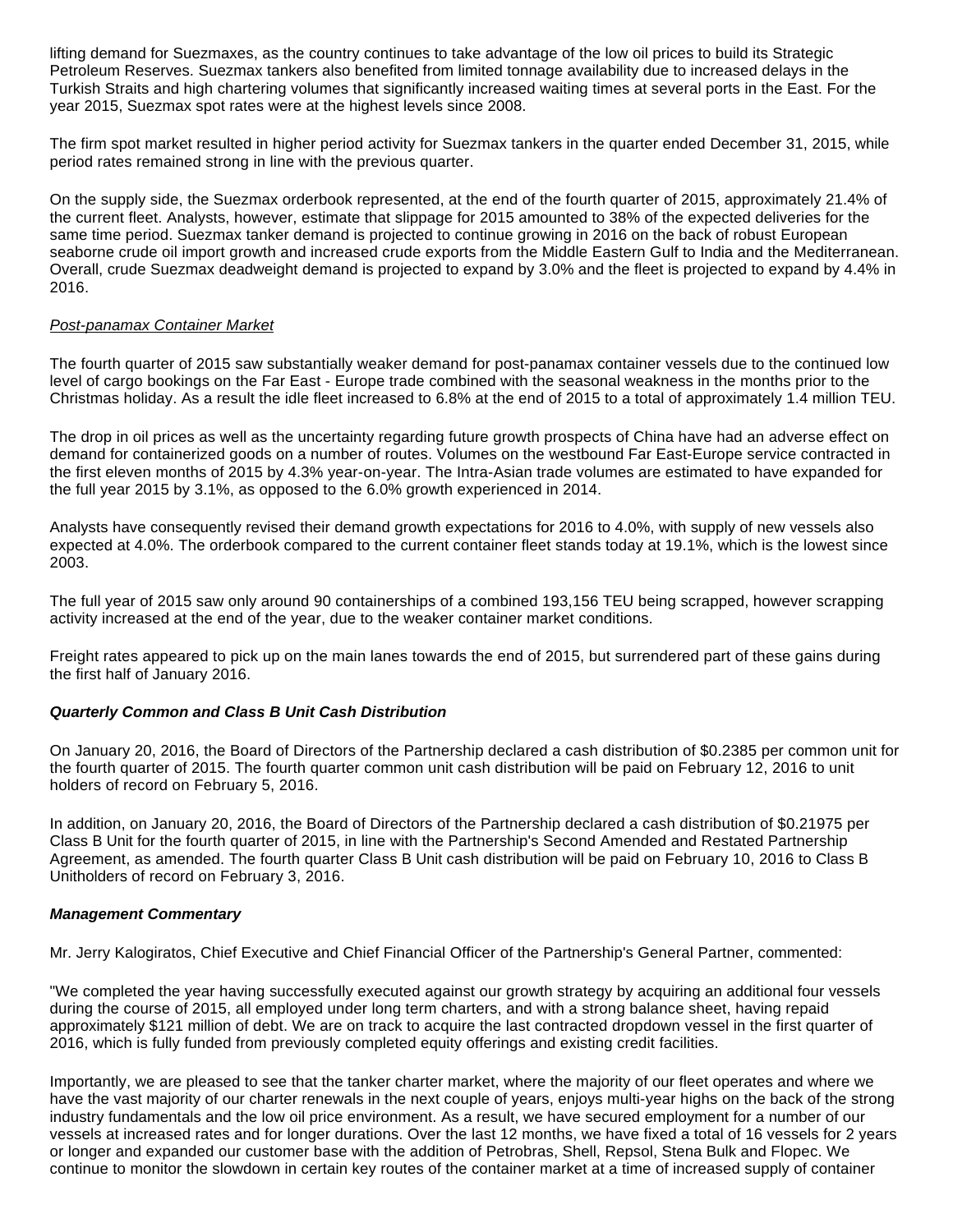vessels, which has negatively affected container charter rates and asset values, as well as the heavy ordering for crude tanker vessels in 2015. However, all but two of our container vessels come up for re-chartering after 2020.

Looking ahead, our ability to grow through further dropdown opportunities from our Sponsor and to maintain a strong balance sheet will depend on, among other things, the Partnership's continuous access to the financial markets. In view of the severe pricing dislocation that has affected publicly traded master limited partnerships, our Board believes that the Partnership is best served by maintaining the unit distribution for the quarter at \$0.2385, which is unchanged from the third quarter of 2015."

### **Conference Call and Webcast**

Today, Friday, January 29, 2016, the Partnership will host an interactive conference call at 10:00am Eastern Time to discuss the financial results.

### **Conference Call Details:**

Participants should dial into the call 10 minutes before the scheduled time using the following numbers: 1 866 819 7111 (U.S. Toll Free Dial In), 0800 953 0329 (UK Toll Free Dial In) or +44 (0)1452 542 301 (Standard International Dial In). Please quote "Capital Product Partners."

A replay of the conference call will be available until February 5, 2016 by dialing 1 866 247 4222 (U.S. Toll Free Dial In), 0800 953 1533 (UK Toll Free Dial In) or +44 (0)1452 550 000 (Standard International Dial In). Access Code: 69648481#

### **Slides and Audio Webcast**

There will also be a simultaneous live webcast over the Internet, through the Capital Product Partners website, [www.capitalpplp.com.](http://www.capitalpplp.com/) Participants to the live webcast should register on the website approximately 10 minutes prior to the start of the webcast.

### **About Capital Product Partners L.P.**

Capital Product Partners L.P. (NASDAQ: CPLP), a Marshall Islands master limited partnership, is an international owner of modern tanker, container and drybulk vessels. The Partnership currently owns 34 vessels, including twenty modern MR (Medium Range) product tankers, four Suezmax crude oil tankers, nine post panamax container vessels and one Capesize bulk carrier. All of its vessels are under period charters to A.P. Moller-Maersk A.S., BP Shipping Limited, Cargill International S.A., CMA-CGM S.A., Cosco Bulk Carrier Co. Ltd., CSSA S.A. (Total S.A.), Engen Petroleum, Flota Petrolera Ecuatoriana ("Flopec"), Hyundai Merchant Marine Co. Ltd., Overseas Shipholding Group Inc., Petróleo Brasileiro S.A. ('Petrobras'),Repsol Trading S.A., Shell International Trading & Shipping Company Ltd., Stena Bulk A.B., and Capital Maritime.

For more information about the Partnership, please visit our website: **[www.capitalpplp.com](http://www.capitalpplp.com/)**.

# **Forward-Looking Statements**

The statements in this press release that are not historical facts, including, among other things, fleet developments, such as the acquisitions and vessel delivery dates of certain vessels from our Sponsor, our expectations regarding employment of our vessels, redelivery dates and charter rates, fleet growth, demand and newbuilding deliveries, as well as market and charter rate expectations, charterers' performance, and our expectations or objectives regarding future distribution amounts, our ability to pursue growth opportunities and grow our distributions and annual distribution guidance, are forward-looking statements (as such term is defined in Section 21E of the Securities Exchange Act of 1934, as amended). These forward-looking statements involve risks and uncertainties that could cause the stated or forecasted results to be materially different from those anticipated. Unless required by law, we expressly disclaim any obligation to update or revise any of these forward-looking statements, whether because of future events, new information, a change in our views or expectations, to conform them to actual results or otherwise. We assume no responsibility for the accuracy and completeness of the forward-looking statements. We make no prediction or statement about the performance of our units.

**Capital Product Partners L.P. Unaudited Condensed Consolidated Statements of Comprehensive Income (In thousands of United States Dollars, except number of units and net income per unit)**

> **For the three months period ended December 31,**

**For the year ended December 31,**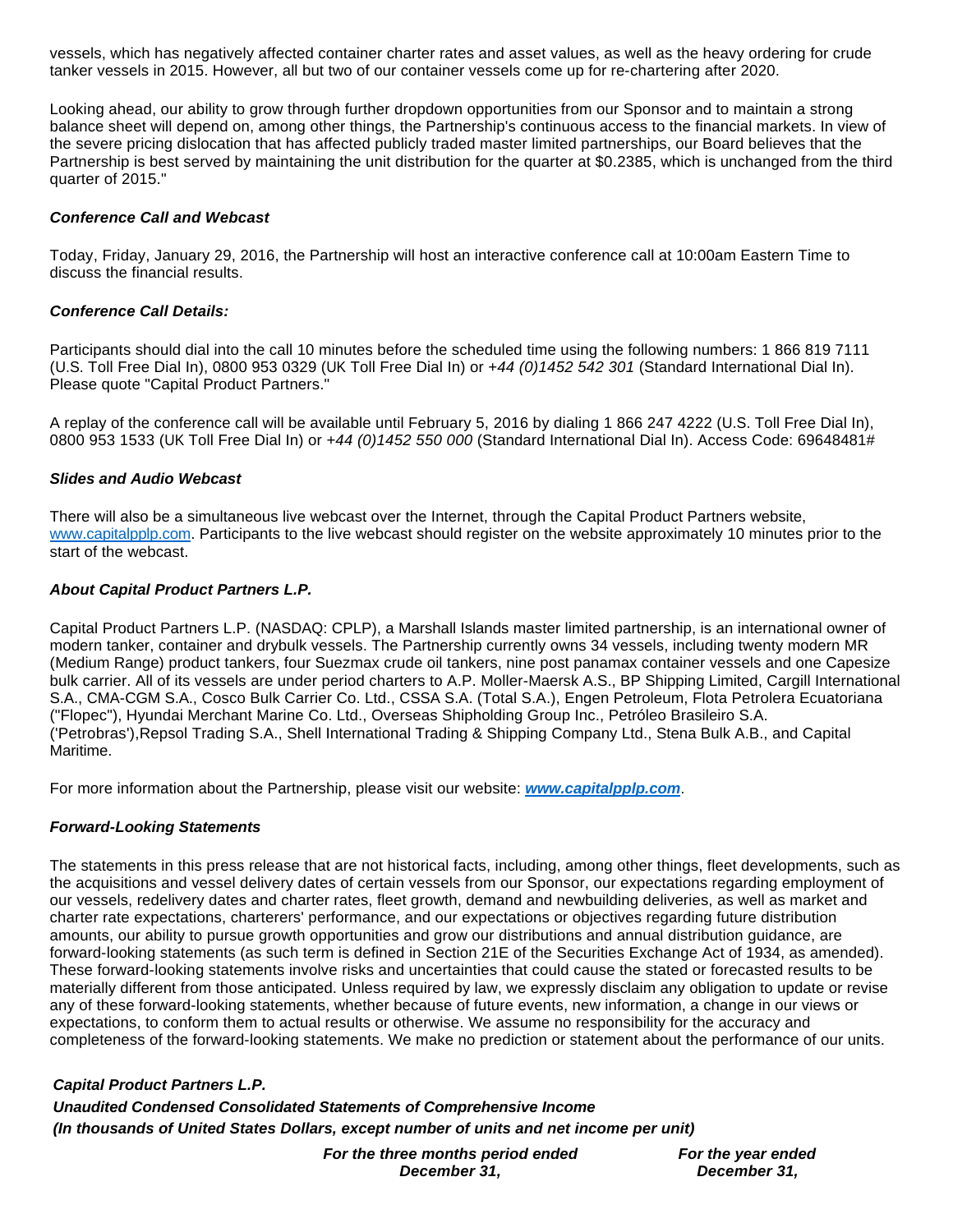|                                                                 | 2015         | 2014         |                         | 2015        | 2014          |
|-----------------------------------------------------------------|--------------|--------------|-------------------------|-------------|---------------|
| Revenues                                                        | \$<br>44,816 | \$<br>29,492 | \$                      | 156,613     | \$<br>119,907 |
| Revenues - related party                                        | 14,541       | 20,223       |                         | 63,731      | 72,870        |
| <b>Total revenues</b>                                           | 59,357       | 49,715       |                         | 220,344     | 192,777       |
| <b>Expenses:</b>                                                |              |              |                         |             |               |
| Voyage expenses                                                 | 2,246        | 1,045        |                         | 6,479       | 5,907         |
| Voyage expenses - related party                                 | 104          | 95           |                         | 411         | 338           |
| Vessel operating expenses                                       | 15,745       | 12,473       |                         | 58,625      | 48,714        |
| Vessel operating expenses - related<br>party                    | 2,533        | 2,752        |                         | 11,708      | 13,315        |
| General and administrative<br>expenses                          | 1,268        | 1,550        |                         | 6,608       | 6,316         |
| Depreciation & amortization                                     | 17,045       | 14,359       |                         | 62,707      | 57,476        |
| <b>Operating income</b>                                         | 20,416       | 17,441       |                         | 73,806      | 60,711        |
| Other income / (expense):                                       |              |              |                         |             |               |
| Interest expense and finance cost                               | (5, 456)     | (4,865)      |                         | (20, 143)   | (19, 225)     |
| Other income                                                    | 396          | 1,109        |                         | 1,747       | 2,526         |
| <b>Total other expense, net</b>                                 | (5,060)      | (3,756)      |                         | (18, 396)   | (16, 699)     |
| Partnership's net income                                        | \$<br>15,356 | \$<br>13,685 | \$                      | 55,410      | \$<br>44,012  |
| Preferred unit holders' interest in<br>Partnership's net income | \$<br>2,853  | \$<br>3,041  | \$                      | 11,334      | \$<br>14,042  |
| General Partner's interest in<br>Partnership's net income       | \$<br>250    | \$<br>211    | \$                      | 879         | \$<br>593     |
| Common unit holders' interest in<br>Partnership's net income    | \$<br>12,253 | \$<br>10,433 | \$                      | 43,197      | \$<br>29,377  |
| Net income per:                                                 |              |              |                         |             |               |
| Common unit basic<br>٠                                          | \$<br>0.10   | \$<br>0.10   | \$                      | 0.38        | \$<br>0.31    |
| Weighted-average units<br>outstanding:                          |              |              |                         |             |               |
| Common unit basic                                               | 119,559,456  | 104,079,960  |                         | 115,030,879 | 93,353,168    |
| Net income per:                                                 |              |              |                         |             |               |
| Common unit diluted                                             | \$<br>0.10   | \$<br>0.10   | \$                      | 0.38        | \$<br>0.31    |
| Weighted-average units<br>outstanding:                          |              |              |                         |             |               |
| Common unit diluted                                             | 119,642,608  | 104,079,960  |                         | 115,051,838 | 93,353,168    |
| <b>Comprehensive income:</b>                                    |              |              |                         |             |               |
| Partnership's net income                                        | 15,356       | 13,685       |                         | 55,410      | 44,012        |
| <b>Comprehensive and other</b><br>comprehensive income:         | \$<br>15,356 | \$<br>13,685 | $\frac{\mathcal{L}}{2}$ | 55,410      | \$<br>44,012  |

**Capital Product Partners L.P.**

**Unaudited Condensed Consolidated Balance Sheets**

**(In thousands of United States Dollars)**

**Assets**

| <b>Current assets</b>          | As of December 31,<br>2015 | As of December 31,<br>2014 |      |         |
|--------------------------------|----------------------------|----------------------------|------|---------|
| Cash and cash equivalents      | \$                         | 90,190                     | - \$ | 164,199 |
| Trade accounts receivable, net |                            | 2,680                      |      | 2,588   |
| Due from related parties       |                            | --                         |      | 55      |
| Prepayments and other assets   |                            | 2.547                      |      | 1,839   |
| Inventories                    |                            | 4,407                      |      | 3,434   |
| <b>Total current assets</b>    |                            | 99,824                     |      | 172,115 |
| <b>Fixed assets</b>            |                            |                            |      |         |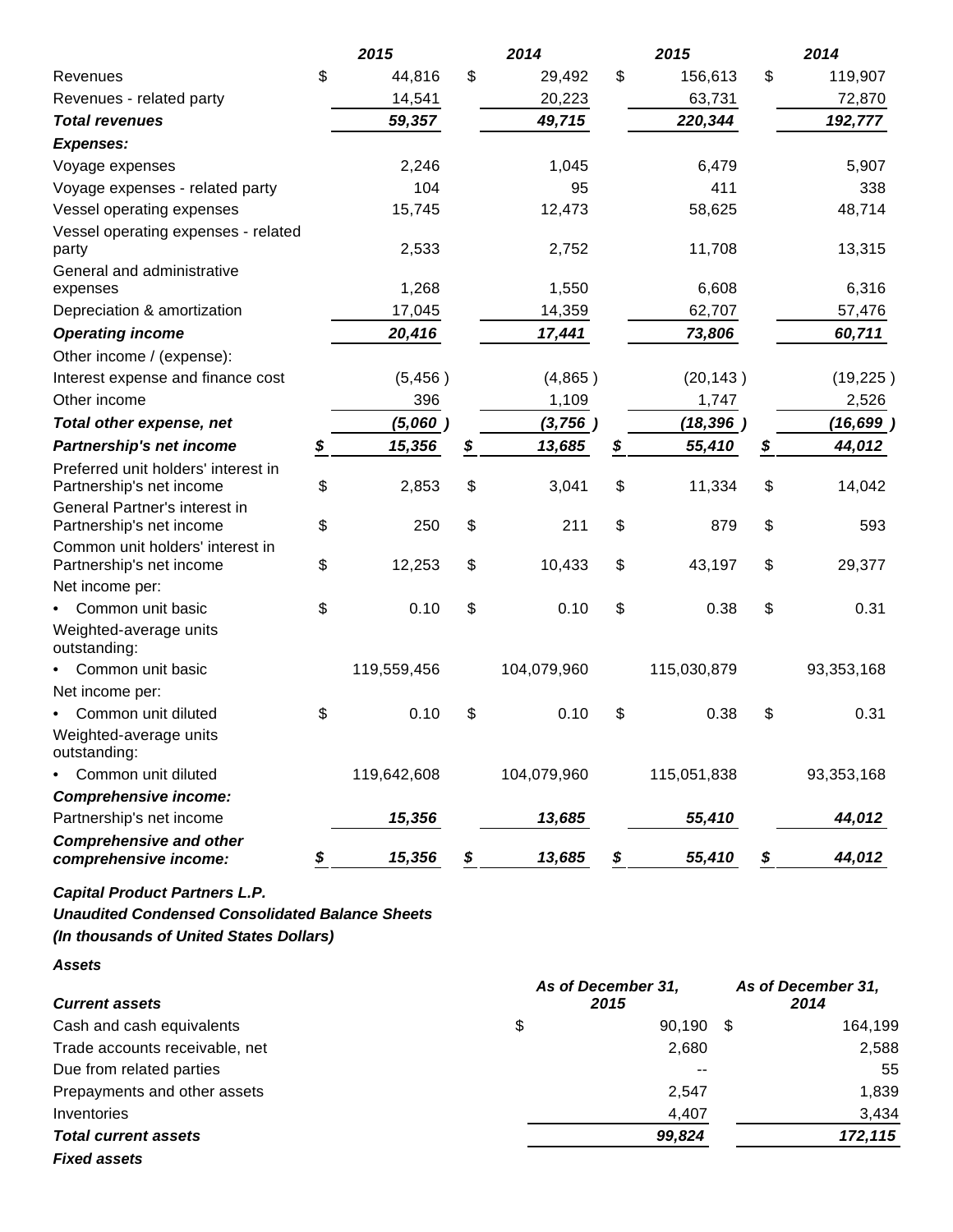| Advances for vessels under construction - related party          | 18,172                          |      | 66,641    |  |
|------------------------------------------------------------------|---------------------------------|------|-----------|--|
| Vessels, net                                                     | 1,315,485                       |      | 1,120,070 |  |
| <b>Total fixed assets</b>                                        | 1,333,657                       |      | 1,186,711 |  |
| <b>Other non-current assets</b>                                  |                                 |      |           |  |
| Above market acquired charters                                   | 100,518                         |      | 115,382   |  |
| Deferred charges, net                                            | 7,288                           |      | 3,887     |  |
| Restricted cash                                                  | 17,000                          |      | 15,000    |  |
| Prepayments and other assets                                     | 1,394                           |      |           |  |
| <b>Total non-current assets</b>                                  | 1,459,857                       |      | 1,320,980 |  |
| <b>Total assets</b>                                              | \$<br>1,559,681                 |      | 1,493,095 |  |
| <b>Liabilities and Partners' Capital</b>                         |                                 |      |           |  |
| <b>Current liabilities</b>                                       |                                 |      |           |  |
| Current portion of long-term debt                                | \$<br>12,957                    | \$   | 5,400     |  |
| Trade accounts payable                                           | 8,431                           |      | 5,351     |  |
| Due to related parties                                           | 22,154                          |      | 17,497    |  |
| <b>Accrued liabilities</b>                                       | 7,872                           |      | 5,636     |  |
| Deferred revenue, current                                        | 10,867                          |      | 11,684    |  |
| <b>Total current liabilities</b>                                 | 62,281                          |      | 45,568    |  |
| <b>Long-term liabilities</b>                                     |                                 |      |           |  |
| Long-term debt                                                   | 558,659                         |      | 572,515   |  |
| Deferred revenue                                                 | 921                             |      | 2,451     |  |
| <b>Total long-term liabilities</b>                               | 559,580                         |      | 574,966   |  |
| <b>Total liabilities</b>                                         | 621,861                         |      | 620,534   |  |
| Commitments and contingencies                                    |                                 |      |           |  |
| <b>Total partners' capital</b>                                   | 937,820                         |      | 872,561   |  |
| Total liabilities and partners' capital                          | 1,559,681                       |      | 1,493,095 |  |
|                                                                  |                                 |      |           |  |
| <b>Capital Product Partners L.P.</b>                             |                                 |      |           |  |
| <b>Unaudited Condensed Consolidated Statements of Cash Flows</b> |                                 |      |           |  |
| (In thousands of United States Dollars)                          |                                 |      |           |  |
|                                                                  | For the year ended December 31, |      |           |  |
|                                                                  | 2015                            | 2014 |           |  |
| Cash flows from operating activities:                            |                                 |      |           |  |
| Net income                                                       | \$<br>55,410                    | \$   | 44,012    |  |
| Adjustments to reconcile net income to net cash provided by      |                                 |      |           |  |
| operating activities:                                            |                                 |      |           |  |
| Vessel depreciation and amortization                             | 62,707                          |      | 57,476    |  |
| Amortization of deferred charges                                 | 908                             |      | 809       |  |
| Amortization of above market acquired charters                   | 14,864                          |      | 16,000    |  |
| Equity compensation expense                                      | 34                              |      |           |  |
| <b>Changes in operating assets and liabilities:</b>              |                                 |      |           |  |
| Trade accounts receivable                                        |                                 |      | 1,777     |  |
| Due from related parties                                         | (92)                            |      |           |  |
| Prepayments and other assets                                     | 55                              |      | 612       |  |
|                                                                  | (2, 102)                        |      | (463)     |  |
| Inventories                                                      | (973)                           |      | (694)     |  |
| Trade accounts payable                                           | 1,929                           |      | (1,570)   |  |
| Due to related parties                                           | 4,657                           |      | 3,811     |  |
| <b>Accrued liabilities</b>                                       | 1,114                           |      | 178       |  |
| Deferred revenue                                                 | (2,207)                         |      | 3,919     |  |
| Drydocking costs                                                 | (2,095)                         |      | (590)     |  |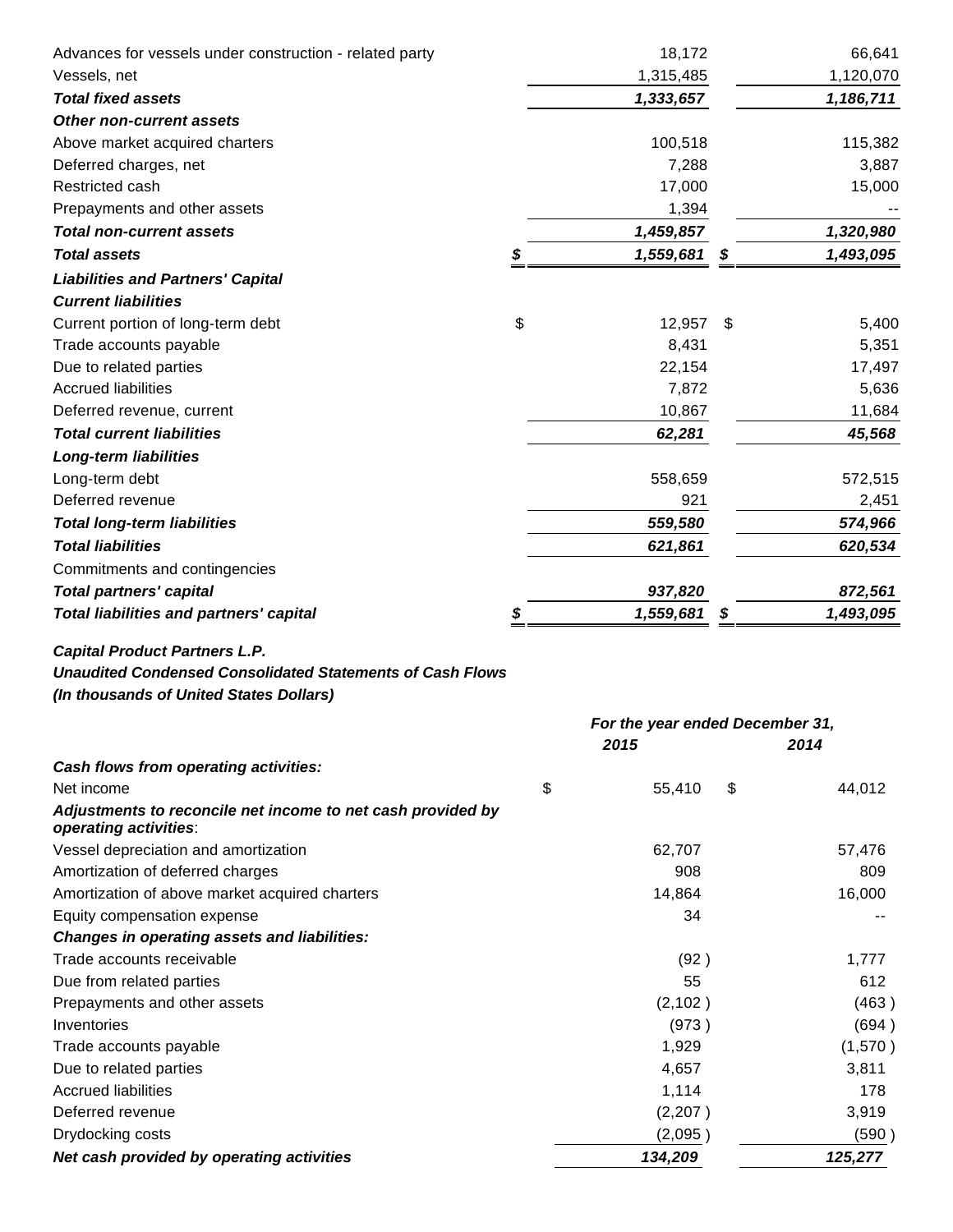|                                                                    | (207, 937) | (103)        |
|--------------------------------------------------------------------|------------|--------------|
|                                                                    |            | (30, 224)    |
|                                                                    | (2,000)    |              |
|                                                                    | (209, 937) | (30, 327)    |
|                                                                    |            |              |
|                                                                    | 133,327    | 173,932      |
|                                                                    | (739)      | (416)        |
|                                                                    |            | (60,000)     |
|                                                                    | 115,000    |              |
|                                                                    | (121, 299) | (5,400)      |
|                                                                    | (1,797)    | (41)         |
|                                                                    | (122, 773) | (102, 798)   |
|                                                                    | 1,719      | 5,277        |
|                                                                    | (74,009)   | 100,227      |
|                                                                    | 164,199    | 63,972       |
|                                                                    | 90,190     | 164,199      |
|                                                                    |            |              |
| \$                                                                 | 16,759     | \$<br>16,564 |
|                                                                    |            |              |
| \$                                                                 |            | \$<br>36,417 |
| \$                                                                 | 769        | \$<br>183    |
| \$                                                                 |            | \$<br>12     |
| \$                                                                 | 1,687      | \$           |
| Repurchase from Capital Maritime and cancellation of Partnership's |            |              |

# **Appendix A - Reconciliation of Non-GAAP Financial Measure (In thousands of U.S. dollars)**

# **Description of Non-GAAP Financial Measure - Operating Surplus**

Operating Surplus represents net income adjusted for non-cash items such as depreciation and amortization expense and deferred revenue. Operating Surplus is a quantitative standard used in the publicly-traded partnership investment community to assist in evaluating a partnership's ability to make quarterly cash distributions. Operating Surplus is a non-GAAP financial measure and should not be considered as an alternative to net income or any other indicator of the Partnership's performance required by accounting principles generally accepted in the United States. The table below reconciles Operating Surplus to net income for the following periods:

| <b>Reconciliation of Non-GAAP Financial</b><br><b>Measure - Operating Surplus</b>                            | For the three month<br>period ended<br>December 31, 2015 |   | For the three month<br>period ended<br>December 31, 2014 | For the three month<br>period ended<br>September 30, 2015 |         |
|--------------------------------------------------------------------------------------------------------------|----------------------------------------------------------|---|----------------------------------------------------------|-----------------------------------------------------------|---------|
| Net income                                                                                                   | 15,356                                                   | S | 13,685                                                   | S                                                         | 13,794  |
| Adjustments to reconcile net income to<br>operating surplus prior to class B preferred<br>units distribution |                                                          |   |                                                          |                                                           |         |
| Depreciation and amortization                                                                                | 17,376                                                   |   | 14,655                                                   |                                                           | 16,542  |
| Deferred revenue                                                                                             | 2,429                                                    |   | 3,738                                                    |                                                           | 2,648   |
| <b>OPERATING SURPLUS PRIOR TO CLASS B</b><br><b>PREFERRED UNITS DISTRIBUTION</b>                             | 35,161                                                   |   | 32,078                                                   |                                                           | 32,984  |
| Class B preferred units distribution                                                                         | (2,853)                                                  |   | (3,041)                                                  |                                                           | (2,853) |
| <b>ADJUSTED OPERATING SURPLUS</b>                                                                            | 32,308                                                   |   | 29,037                                                   |                                                           | 30,131  |
| Increase in recommended reserves                                                                             | (3,008)                                                  |   | (4, 345)                                                 |                                                           | (1,034) |
| <b>AVAILABLE CASH</b>                                                                                        | 29,300                                                   |   | 24,692                                                   |                                                           | 29,097  |